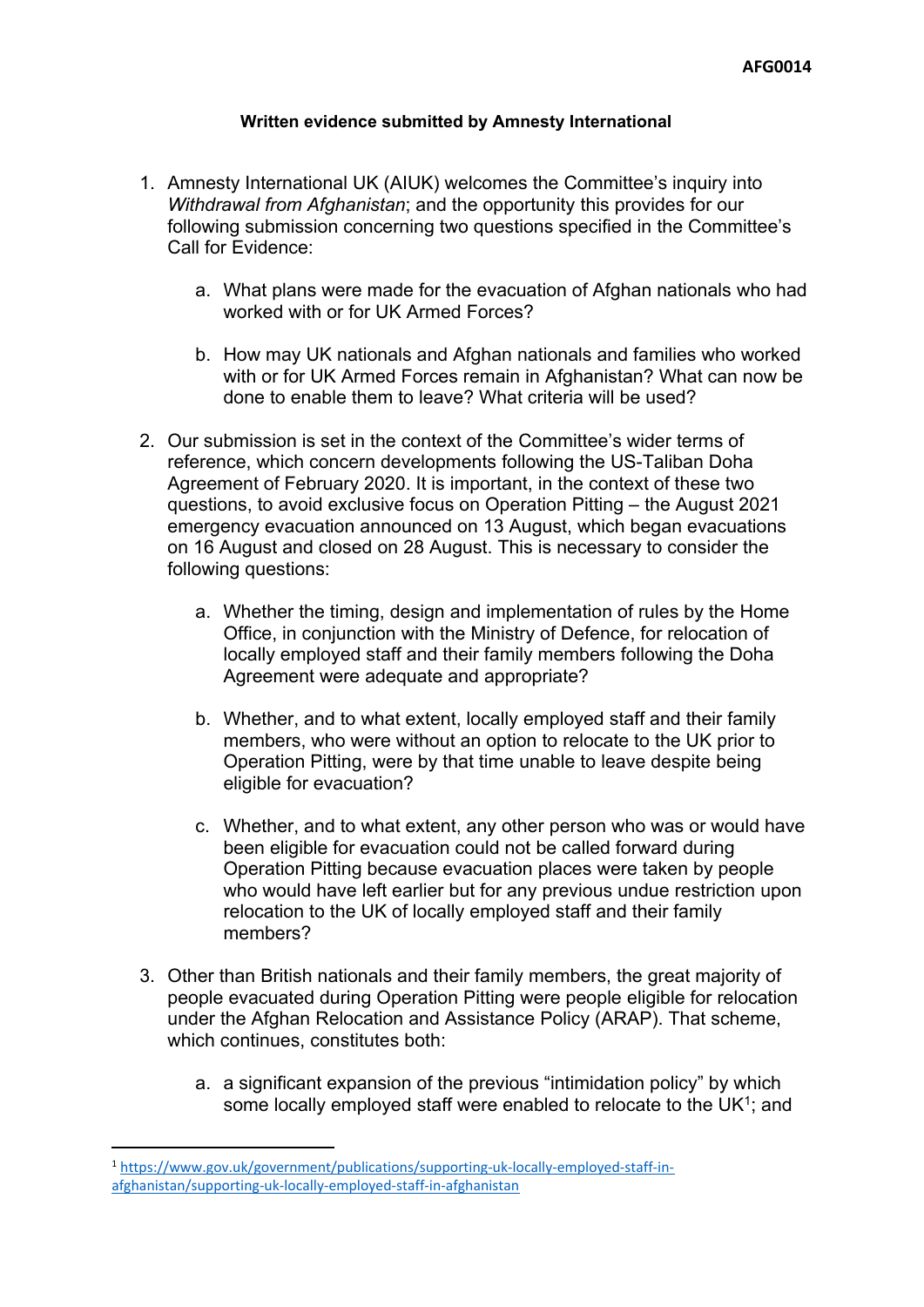- b. a significant part of the UK's response to the anticipated and actual developments from the Doha agreement.
- 4. A short chronology of announcements and rules changes is provided in the following table:

| 27 July 2020      | Defence Secretary and Home Secretary met to<br>discuss rules concerning relocation to the UK of<br>Afghan interpreters <sup>2</sup>                                                                |
|-------------------|----------------------------------------------------------------------------------------------------------------------------------------------------------------------------------------------------|
| 19 September 2020 | Defence Secretary and Home Secretary announced<br>changes would be made to the immigration rules in<br>October 2020 <sup>3</sup>                                                                   |
| 1 December 2020   | Changes to immigration rules were made by<br>Statement of Changes in Immigration Rules (HC 813) <sup>4</sup>                                                                                       |
| 29 December 2020  | Defence Secretary and Home Secretary announced<br>changes would be made to the immigration rules in<br>2021 (this was the announcement of what is now<br>$ARAP$ <sup>5</sup>                       |
| 1 April 2021      | Changes to immigration rules were made by<br>Statement of Changes in Immigration Rules (HC<br>$1248$ <sup>6</sup>                                                                                  |
| 4 August 2021     | Defence Secretary and Home Secretary responded<br>to an open letter and accepted certain inadequacies<br>which would be remedied by changes to the<br>immigration rules in the Autumn <sup>7</sup> |
| 6 October 2021    | Changes to immigration rules were made by<br>Statement of Changes in Immigration Rules HC 617 <sup>8</sup>                                                                                         |

5. As set out in the above chronology, ARAP was announced jointly by the Defence Secretary and Home Secretary on 29 December 2020 and introduced by immigration rules on 1 April 2021. One inadequacy that was the subject of an open letter from the former Head of the British Army, General The Lord Dannatt, was that ARAP (as its predecessors) only applied to

<sup>3</sup> [https://www.gov.uk/government/news/more-afghan-interpreters-who-risked-their-lives-supporting-british](https://www.gov.uk/government/news/more-afghan-interpreters-who-risked-their-lives-supporting-british-troops-to-begin-new-lives-in-the-uk)[troops-to-begin-new-lives-in-the-uk](https://www.gov.uk/government/news/more-afghan-interpreters-who-risked-their-lives-supporting-british-troops-to-begin-new-lives-in-the-uk)

[https://assets.publishing.service.gov.uk/government/uploads/system/uploads/attachment\\_data/file/966651/](https://assets.publishing.service.gov.uk/government/uploads/system/uploads/attachment_data/file/966651/CCS001_CCS0221107260-001_Statement_of_changes_in_Immigration_Rules__PRINT_.pdf) [CCS001\\_CCS0221107260-001\\_Statement\\_of\\_changes\\_in\\_Immigration\\_Rules\\_\\_PRINT\\_.pdf](https://assets.publishing.service.gov.uk/government/uploads/system/uploads/attachment_data/file/966651/CCS001_CCS0221107260-001_Statement_of_changes_in_Immigration_Rules__PRINT_.pdf)

<sup>7</sup> <https://www.gov.uk/government/speeches/afghan-relocation-and-assistance-policy> 8

4

6

<sup>2</sup> This was reported by *The Times*: [https://www.thetimes.co.uk/article/afghan-translators-failed-by-hollow](https://www.thetimes.co.uk/article/afghan-translators-failed-by-hollow-promises-says-mp-8png3225m)[promises-says-mp-8png3225m](https://www.thetimes.co.uk/article/afghan-translators-failed-by-hollow-promises-says-mp-8png3225m)

[https://assets.publishing.service.gov.uk/government/uploads/system/uploads/attachment\\_data/file/929512/](https://assets.publishing.service.gov.uk/government/uploads/system/uploads/attachment_data/file/929512/CCS001_CCS1020373376-001_Statement_of_changes_in_Immigration_Rules__HC_813_Web_Accessible__1_.pdf) [CCS001\\_CCS1020373376-](https://assets.publishing.service.gov.uk/government/uploads/system/uploads/attachment_data/file/929512/CCS001_CCS1020373376-001_Statement_of_changes_in_Immigration_Rules__HC_813_Web_Accessible__1_.pdf)

<sup>001</sup> Statement of changes in Immigration Rules HC 813 Web Accessible 1 .pdf <sup>5</sup> [https://www.gov.uk/government/news/government-reforms-intimidation-scheme-to-relocate-more-afghan](https://www.gov.uk/government/news/government-reforms-intimidation-scheme-to-relocate-more-afghan-staff-under-threat)[staff-under-threat](https://www.gov.uk/government/news/government-reforms-intimidation-scheme-to-relocate-more-afghan-staff-under-threat)

[https://assets.publishing.service.gov.uk/government/uploads/system/uploads/attachment\\_data/file/1016555](https://assets.publishing.service.gov.uk/government/uploads/system/uploads/attachment_data/file/1016555/E02669876_HC_617_Immigration_Rules_Web_Accessible.pdf) [/E02669876\\_HC\\_617\\_Immigration\\_Rules\\_Web\\_Accessible.pdf](https://assets.publishing.service.gov.uk/government/uploads/system/uploads/attachment_data/file/1016555/E02669876_HC_617_Immigration_Rules_Web_Accessible.pdf)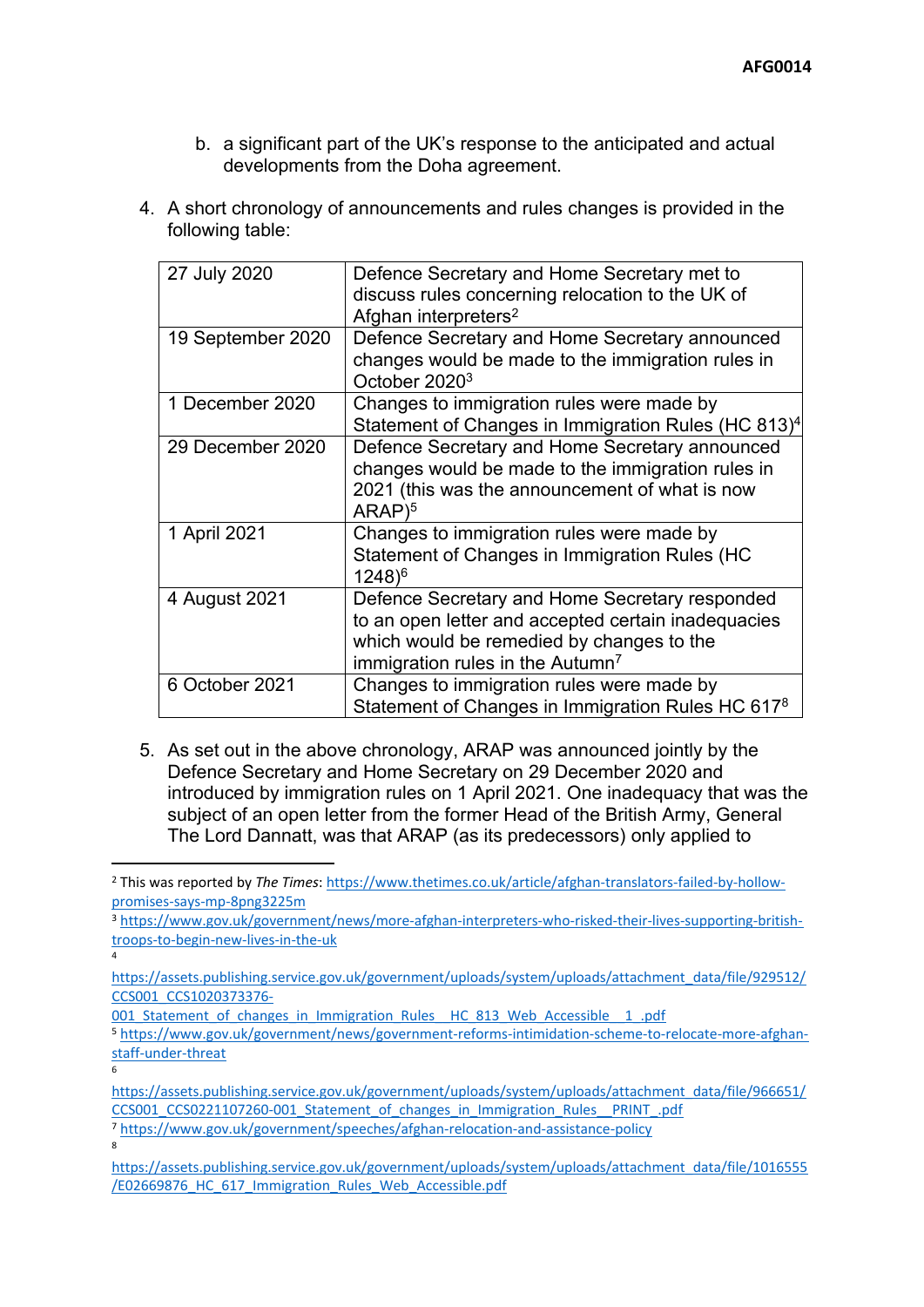people who remained in Afghanistan. Given that a significant aspect of the new rules was to include eligibility for relocation on the basis of an imminent threat to life,<sup>9</sup> it was especially concerning that the person would be required to remain in Afghanistan pending application under the scheme. That inadequacy was a significant factor in the response of the Home Secretary and Defence Secretary on 4 August 2021, which ultimately led to a change in the rules from 6 October 2021 to extend the scheme to people who had fled Afghanistan.

6. A Home Office policy statement in September 2021 stated:<sup>10</sup>

"*16. Since the first ARAP flight on 22 June, around 7,000 Locally Employed Staff and their family members have been relocated to the UK. 1,400 former staff and families were relocated between 2013-2021 under the previous scheme for Afghan locally employed staff.*"

7. This may be compared with the information provided by the Home Secretary and Defence Secretary in their joint letter to General The Lord Dannatt at the beginning of August 2021:<sup>11</sup>

> "*Since 2014 we have relocated almost 1,400 LES and the families to the UK. In the past week alone we have relocated nearly another 1,400, but more must and is being done. In fact, we have now committed to relocate a further 500 families, or 2,500 people, as soon as possible and the scheme will remain open indefinitely thereafter for all those who qualify – there is no quota or cap on total numbers.*"

- 8. It is unclear whether any assessment has been made by the Home Office (or Ministry of Defence or other Government department) as to what has been the consequence of time lags between identification of the need to extend eligibility for relocation in light of developments following the Doha Agreement, Ministerial decisions to do so, Ministerial announcements that this would be done and implementation of this including by necessary changes to the rules. At a minimum, it is clear there have been substantial time lags between announcements and changes to the rules. It appears at least likely that this has had the following consequences for at least some locally employed staff and their family members:
	- a. Changes to rules have come too late for a locally employed staff member who has been killed during the interim;<sup>12</sup>
	- b. Changes to rules have come too late for a locally employed staff member because developments in the interim have made it unsafe or impossible for them to access the relocation scheme (or the airport);

<sup>&</sup>lt;sup>9</sup> See paragraph 276BB1(iv)(c)(i) of the Immigration Rules 10

[https://assets.publishing.service.gov.uk/government/uploads/system/uploads/attachment\\_data/file/1017133](https://assets.publishing.service.gov.uk/government/uploads/system/uploads/attachment_data/file/1017133/210912_Afghan_policy_statement_.pdf) [/210912\\_Afghan\\_policy\\_statement\\_.pdf](https://assets.publishing.service.gov.uk/government/uploads/system/uploads/attachment_data/file/1017133/210912_Afghan_policy_statement_.pdf)

<sup>11</sup> <https://www.gov.uk/government/speeches/afghan-relocation-and-assistance-policy>

 $12$  Various media reports certainly provide some credence to these and related concerns.